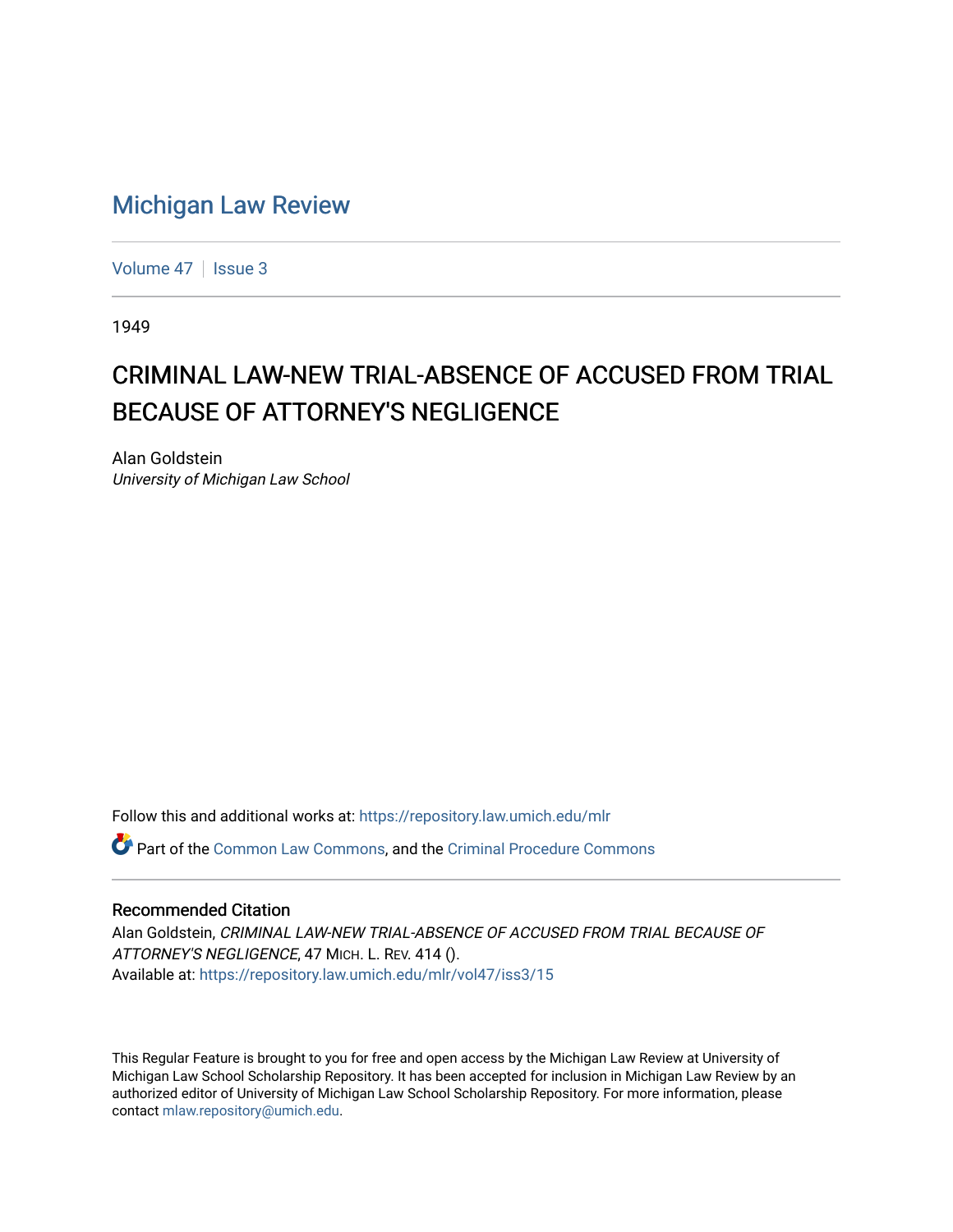CRIMINAL LAW-NEW TRIAL-ABSENCE OF ACCUSED FROM TRIAL BE-CAUSE OF ATTORNE'Y's NEGLIGENCE-Defendant, represented by an attorney, was ordered, under an appearance bond, to appear at the November term of the court of general sessions to answer to an indictment for assault and battery with intent to kill. The indictment was not prepared during the November term, and at the end of the term the court ordered all those whose cases were not called to appear at the next term of court. At the February term defendant's case came up, but his attorney had apparently failed to read the court calendar, as neither the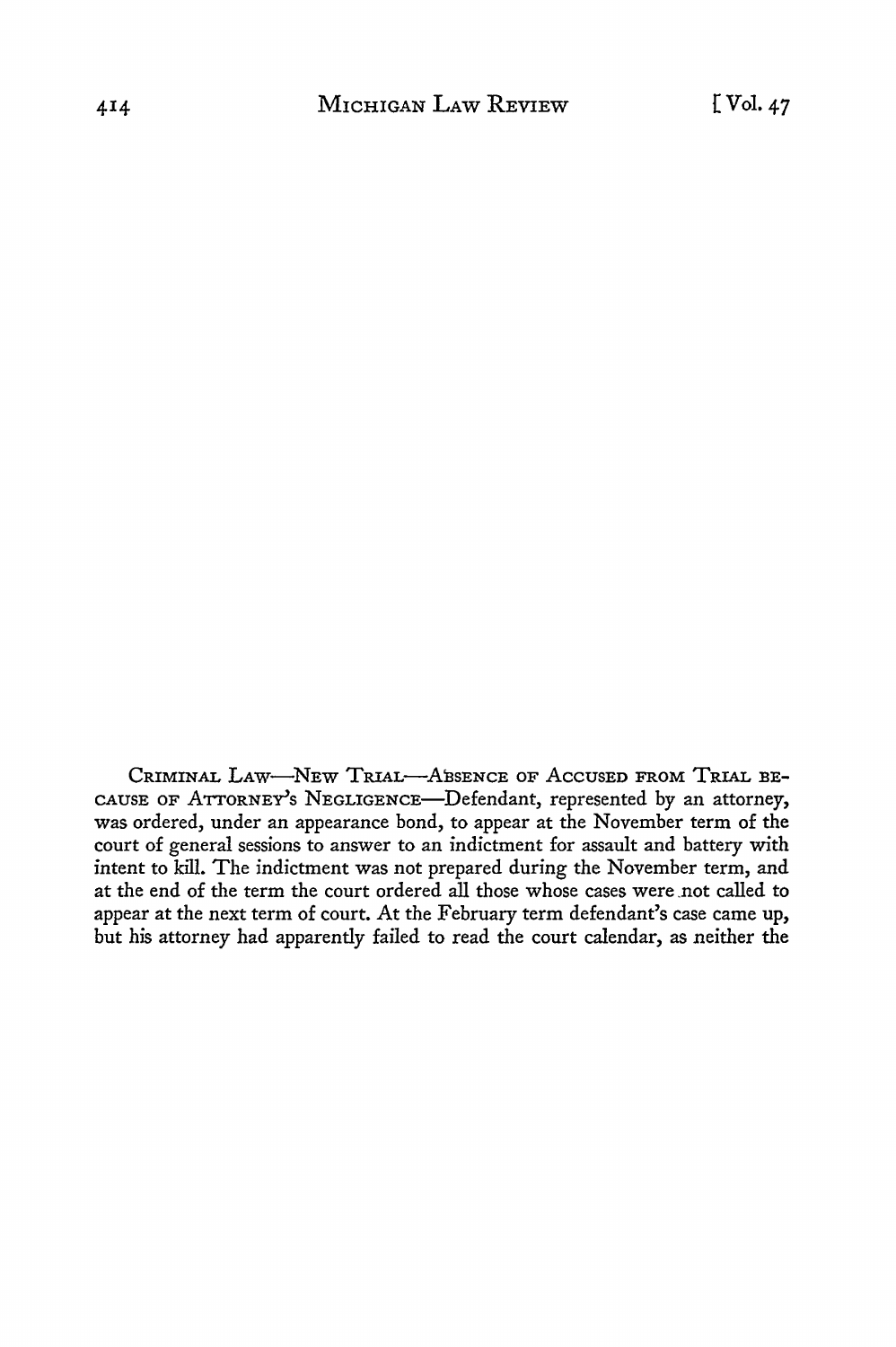1949] RECENT DECISIONS

defendant nor the attorney knew that the trial was at hand. Defendant was convicted by· a jury in his absence. His attorney filed a motion for a new trial, alleging that the court and prosecuting attorney had not protected defendant's rights as carefully as they would have if counsel for the defendant had been present.<sup>1</sup> The trial court denied the motion for new trial, and defendant appealed. *Held,* affirmed. Defendant had statutory notice of the terms of court and had the duty to be present.<sup>2</sup>*State v. lohnson,* (S.C. 1948) 49 S.E. (2d) 6.

Under the common law a defendant could not be tried for a felony in absentia, and this rule is still in force, either by constitutional provision or statute, in every jurisdiction. However, when a defendant is voluntarily absent from the trial, some courts hold that he has waived his right to be present, on the theory that the right is personal and subject to waiver.<sup>8</sup> Following this view, the court held in the principal case that the defendant's absence, coupled with statutory notice, was sufficient to constitute a waiver of his constitutional rights.<sup>4</sup> In reality, the defendant waived nothing in this case. The blame for his absence must fall upon his attorney. The issue then is, to what extent is the client responsible for his attorney's conduct? As a matter of policy, the courts have treated the attorney and client as one, and the negligence of the attorney is not considered as a ground for a new trial.<sup>5</sup> Since the attorney's negligence is a question of fact in most cases, the result is justified, in that endless complications would result from allowing the accused, on appeal, to review his attorney's conduct of the case. However, . when the result would be unfair the decisions are not unanimous. Many courts continue to hold that the defendant is bound by acquiescence, if he witnessed his attorney's conduct and failed to object seasonably.<sup>6</sup> Others allow a new trial on

<sup>1</sup> Defendant alleged as error on appeal that the prosecuting attorney had not sufficiently identified the defendant as the man who wielded the knife; that the court failed to charge the jury on the law of self-defense, and that the defendant's absence was not to be construed as an admission of guilt; and that the court assumed in its instructions that the defendant was the man who did the slashing.<br><sup>2</sup> "If a defendant who is recognized to appear at the next ensuing term of court was

under no duty to appear after the first term, if fortuitously his case was not reached at such first term, a chaotic condition in the enforcement of criminal law would forthwith result as respects a great number of cases." Principal case at p. 7.

 $8$  State v. James, 116 S.C. 243, 107 S.E. 907 (1920); United States v. Noble, (D.C. Mont. 1923) 294 F. 689, affirmed, (C.C.A. 9th, 1924) 300 F. 689; Lee v. State, 244 Ala. 401, 13 S. (2d) 590 (1943), limiting the rule to cases involving less than capital offenses; contra: Noell *v.* Commonwealth, 135 Va. 600, 115 S.E. 679 (1923); State *v.* Reed, *65* Mont. 51, 210 P. 756 (1922); State v. McCausland, 82 W. Va. *525,* 96 S.E. 938 (1918), holding that the defendant's presence is jurisdictional, and cannot be waived.

<sup>4</sup>S.C. Const. (1895) Art. 1, § 18, requires that a defendant be allowed to face his accusers.

 $5$  Rice v. Commonwealth, 278 Ky. 43, 128 S.W. (2d) 219 (1939); Woolsey v. People, 98 Colo. 62, 53 P. (2d) 596 (1935); State v. Henderson, 226 Wis. 154, 274 N.W. 266 (1937).

6 Hale v. Thompson, 56 N.D. 716, 219 N.W. 218 (1928); O'Brien v. Commonwealth, 115 Ky. 608, 74 S.W. 666 (1903); Territory *v.* Clark, 13 N.M. 59, 79 P. 708 (1905).